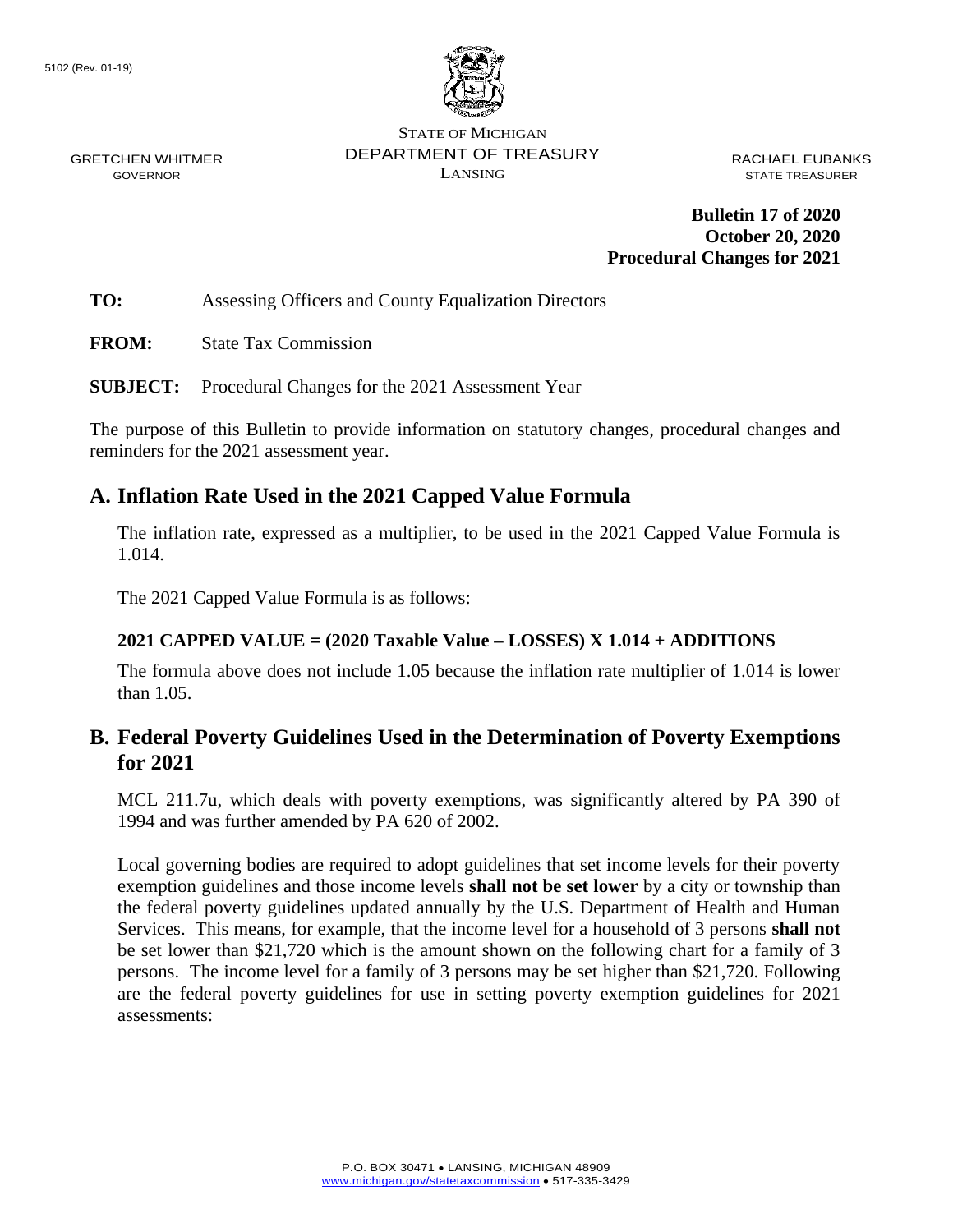| <b>Size of Family Unit</b> | <b>Poverty Guidelines</b> |
|----------------------------|---------------------------|
|                            | \$12,760                  |
| $\overline{2}$             | \$17,240                  |
| $\overline{3}$             | \$21,720                  |
| $\overline{4}$             | \$26,200                  |
| 5                          | \$30,680                  |
| 6                          | \$35,160                  |
|                            | \$39,640                  |
| 8                          | \$44,120                  |
| For each additional person | \$4,480                   |

**Note:** PA 390 of 1994 states that the poverty exemption guidelines established by the governing body of the local assessing unit shall also include an asset level test. An asset test means the amount of cash, fixed assets or other property that could be used, or converted to cash for use in the payment of property taxes. The asset test should calculate a maximum amount permitted and all other assets above that amount should be considered as available. Please see STC Bulletin 6 of 2017 for more information on poverty exemptions.

**Note:** PA 135 of 2012 changed the requirements for filing documentation in support of a poverty exemption to allow an affidavit (Treasury Form 4988) to be filed for all persons residing in the residence who were not required to file federal or state income tax returns in the current year or in the immediately preceding year. This does include the owner of the property who is filing for the exemption.

### **C. Sales Studies**

Equalization study dates are as follows for 2021 equalization:

Two Year Study: April 1, two years prior through March 31, current year Single Year Study: October 1, preceding year through September 30, current year

For 2020 studies for 2021 equalization the dates are as follows:

Two Year Study: April 1, 2018 through March 31, 2020 Single Year Study: October 1, 2019 through September 30, 2020

Note that the time period revisions apply to all equalization studies, that is: sales ratio studies, land value studies and economic condition factor studies for appraisals. Also note that the revised time period for two-year studies applies to all real property classifications.

Please be advised that the above sale study dates **are not** the same as the valuation date used in appeals before the Michigan Tax Tribunal. Evidence presented in a Tax Tribunal appeal should reflect the value of the property as of tax day (December 31). This means that sales occurring *after* March 31, 2020 and September 30, 2020 should still be considered and included when submitting evidence in a Tax Tribunal appeal involving the 2021 tax year.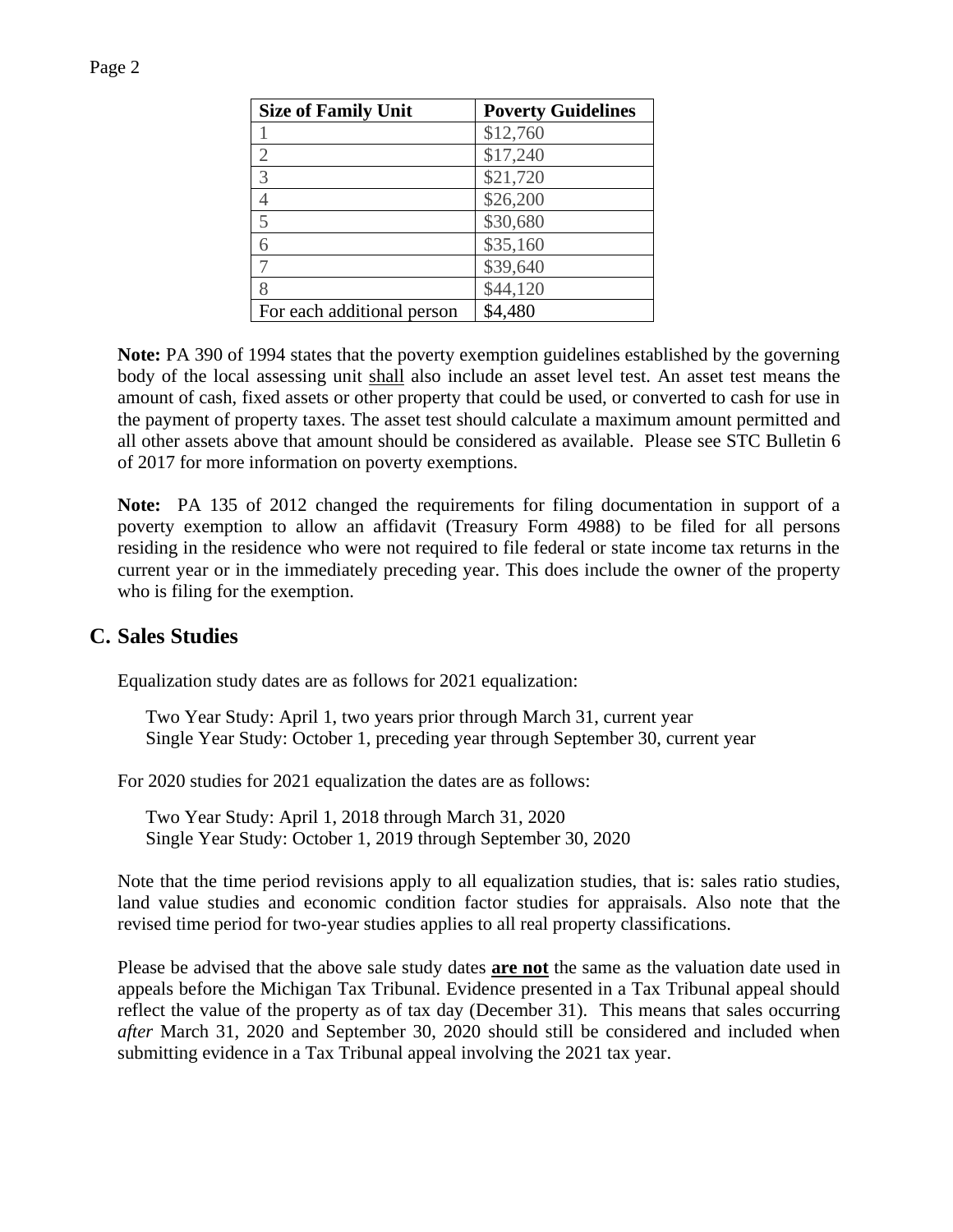## **D. Property Classification**

The State Tax Commission reminds assessors that classification is to be determined annually and is based upon the use of the property and not highest and best use of the property. The Commission is aware that some assessors are still classifying property according to highest and best use and/or are not classifying property on an annual basis. The Commission asks that all assessors take the necessary steps to ensure that all real and personal property is properly classified according to MCL 211.34c.

## **E. Public Act 660 of 2018, Property Assessing Reform**

Public Act 660 of 2018 was approved by Governor Snyder on December 28, 2018 and amended the General Property Tax Act to provide a statutory framework to ensure proper assessing in order to guarantee the highest quality assessments for taxpayers as well as local units. The Act defines the requirements for substantial compliance with the General Property Tax Act, provides timelines for audits and follow-up audits, and details a process for bringing a local unit into compliance if they remain non-compliant after a follow-up review.

The State Tax Commission will be continuously updating its website with information regarding PA 660 of 2018 including bulletins, guidance and any required forms. Information on Property Assessing Reform is available on the State Tax Commission's website at [www.michigan.gov/statetaxcommission](https://www.michigan.gov/statetaxcommission) under the Property Assessing Reform link.

The Commission has also established a dedicated email for submitting questions related to Property Assessing Reform. Any questions concerning Property Assessing Reform should be directed to [AssessingReformQuestions@michigan.gov.](mailto:AssessingReformQuestions@michigan.gov)

#### **Designated Assessor Submission and Approval Process**

PA 660 provides the process for determining who the Designated Assessors will be. Each County is required to enter into an interlocal agreement that designates the individual who will serve as the County's Designated Assessor. That interlocal agreement must be approved by the County Board and a majority of the assessing districts in the County. Once the interlocal agreement is approved, it is sent to the State Tax Commission for final approval. Form 5697 *State Tax Commission Petition for Approval of County Designated Assessor*, including a copy of the interlocal agreement, **must be submitted to the State Tax Commission by December 31, 2020.** A Checklist and Interlocal Agreement Template are available on the State Tax Commission's website under the Property Assessing Reform link.

If the State Tax Commission determines that an individual named as the Designated Assessor is capable of ensuring that the assessing districts within the county will achieve and maintain substantial compliance, the Commission shall approve that individual as the County's Designated Assessor. Once approved, the designation will not be revoked for at least five years from the approval date.

If the State Tax Commission is unable to approve the individual identified as the county's Designated Assessor because the Commission determines that the proposed Designated Assessor is not capable of ensuring that the assessing districts will achieve and maintain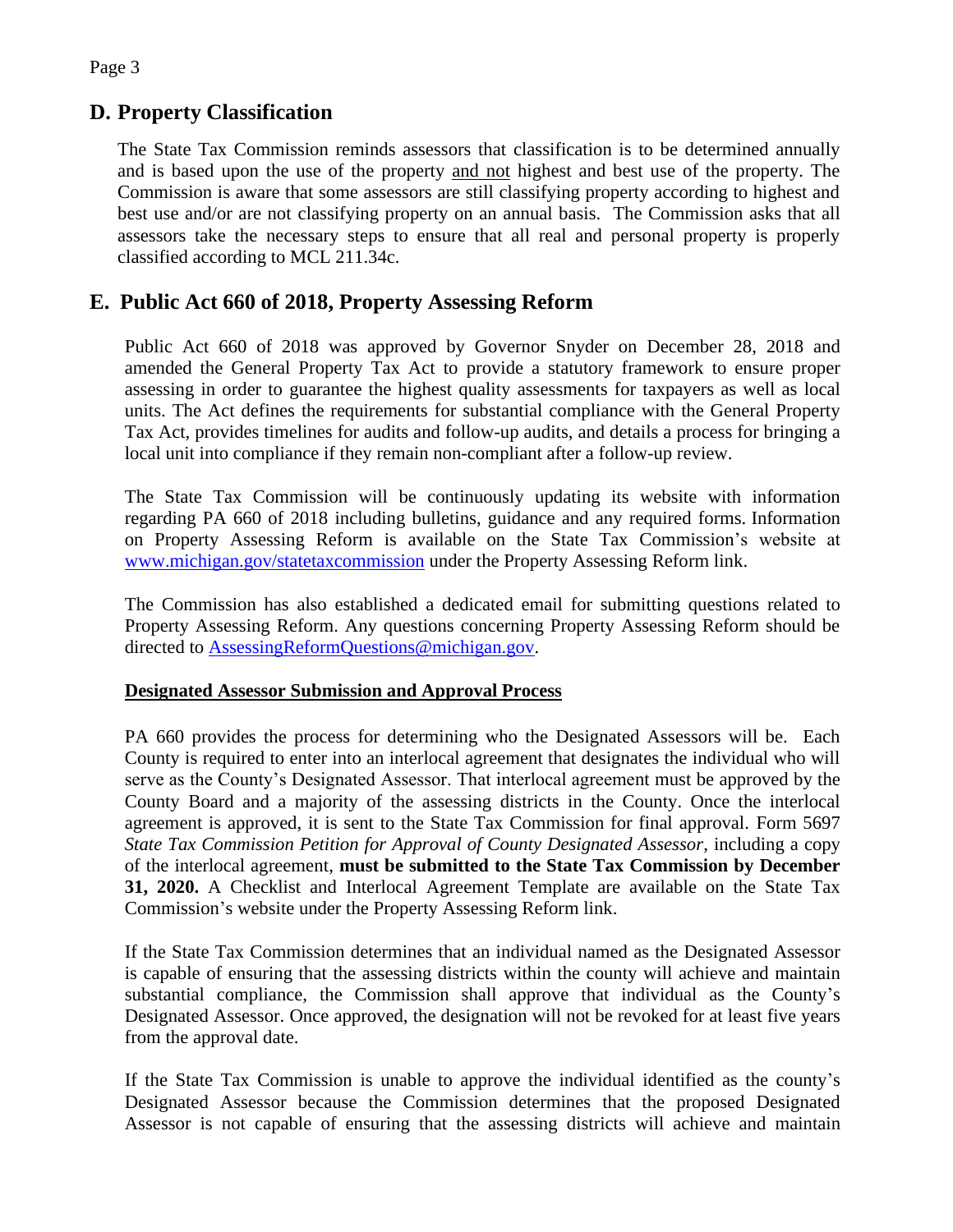### Page 4

substantial compliance, the county must submit a new Designated Assessor candidate and accompanying interlocal agreement within sixty days of the Commission's determination. The county will be required to repeat the process until a satisfactory Designated Assessor can be approved. The State Tax Commission will appoint an individual to serve as the county's temporary Designated Assessor during this period.

Further detail regarding the Designated Assessor can be found in Bulletin 8 of 2020.

### **Village Waiver**

Form 5689 *Application for State Tax Commission Approval of Village Assessment.* MCL 211.10d(7) provides that a village that is located in more than 1 assessing district may, in a form and manner prescribed by the state tax commission, request state tax commission approval that the assessment of property within the village be combined with the assessment of property in 1 of those assessing districts.

The completed Form, with the required resolution and all other attachments, must be submitted to the State Tax Commission, PO Box 30471, Lansing, Michigan 48909.

#### **Consolidating Boards of Review**

PA 660 of 2018 allows Boards of Review across two or more contiguous local units to be combined. The governing bodies of each local unit may enter into an agreement to appoint a single board of review to serve as the board of review for each of the contiguous local units. PA 660 further states that the already existing requirements in MCL 211.28(1) – (5) should serve as a guide in determining the size, composition, and manner of appointment of a board of review. Those requirements are:

- At least 2/3 of the members must be property taxpayers of the township.
- Members appointed to the board of review shall serve for terms of 2 years beginning at noon on January 1 of each odd-numbered year.
- A member of the township board is not eligible to serve on the board or to fill any vacancy. A spouse, mother, father, sister, brother, son, or daughter, including an adopted child, of the assessor is not eligible to serve on the board or to fill any vacancy.
- At least 2 members of a 3-member board of review shall be present to conduct any business or hearings of the board of review.
- The township board may appoint 3, 6, or 9 electors of the township, who will constitute a board of review for the township. If 6 or 9 members are appointed as provided in this subsection, the membership of the board of review must be divided into board of review committees consisting of 3 members each.
- A township board may appoint not more than 2 alternate members for the same term as regular members of the board of review. The size, composition, and manner of appointment of the board of review of a city may be prescribed by the charter of a city.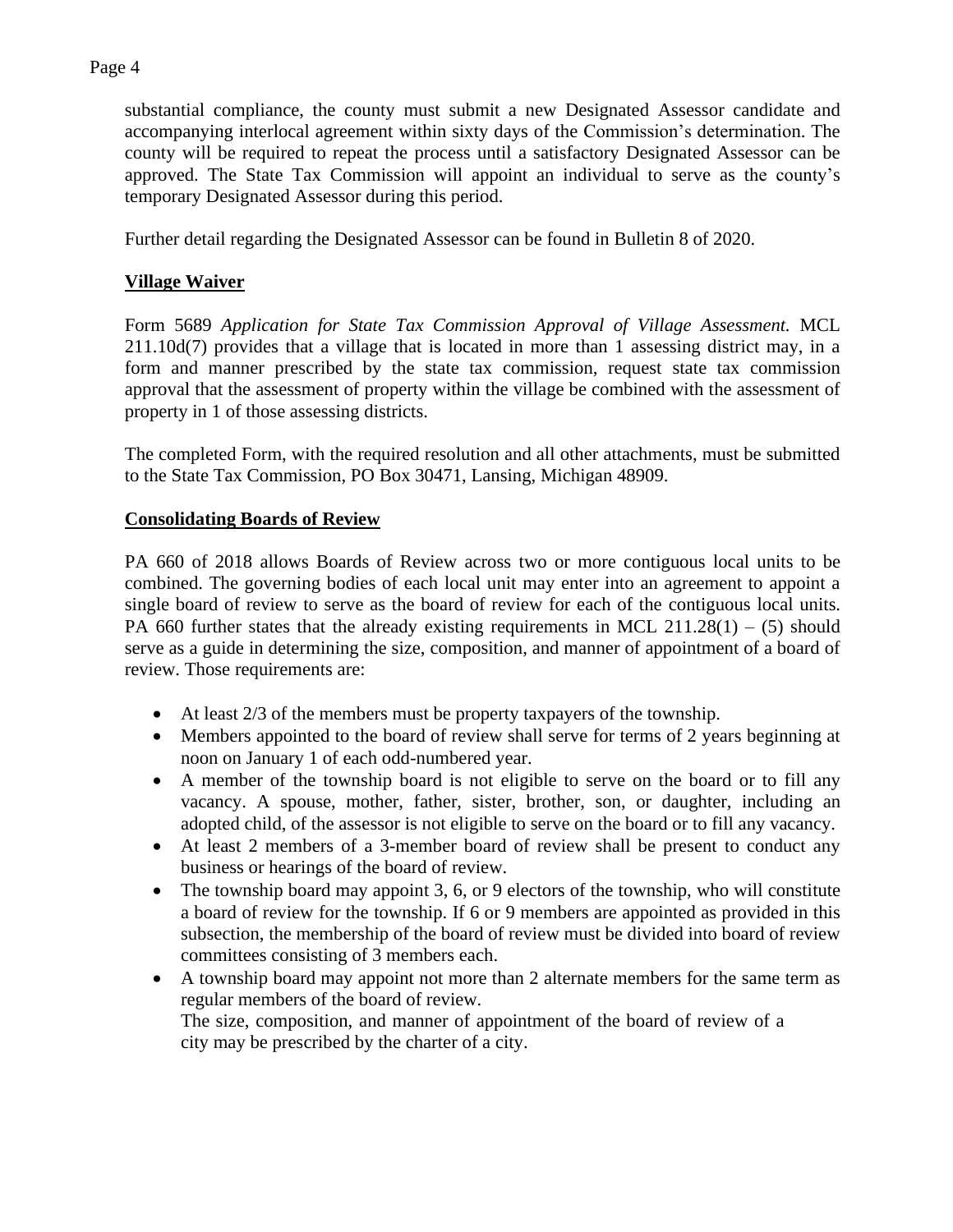# **F. Tax Tribunal Small Claims Division Hearings**

Assessors should carefully read all notices, orders and other correspondence sent by the Tax Tribunal. Assessors should pay special attention to the Notice of Hearing and ensure they are available at the date and time of the scheduled hearing. It is important to appear at the hearing and to timely file with the Tax Tribunal and serve a copy to the taxpayer of all evidence and documentation you wish to be considered at the hearing.

Assessors representing their local unit in Tax Tribunal hearings need to submit evidence to support the value of the property under appeal. If the assessor is relying on the property record card as evidence of value, the property record card must be for the year(s) being appealed. The complete property record card, including all calculations should be provided; do not submit a property record card that states "calculations too long" and then fail to include the additional calculations. Also, it is important to submit the studies prepared that support the economic condition factor and land value on the record card. Assessors should also be able to explain at the Tax Tribunal hearing how the value shown on the property record card was calculated. More information regarding the Michigan Tax Tribunal, including Tribunal Rules, forms and instructions is available at [www.michigan.gov/taxtribunal.](https://www.michigan.gov/taxtribunal)

Assessors are also reminded that any change in contact information, including a change in email address, must be submitted to the Tax Tribunal to ensure that all case notifications are received.

# **G. EMPP and ESA Reminders**

In Late September and early October, the ESA Section begins to send out Summary of Changes letters for all taxpayers that have certified their ESA Statement and paid ESA liability in full. Recognizing that manufacturers occasionally move personal property between facilities located in different jurisdictions, a copy of this letter is sent to every local unit in which a taxpayer has reported EMPP if a change on their ESA Statement has been made to *any* parcel located in *any*  local unit. This is done to assist each assessor in identifying property that may have been moved in or out of their local unit. Assessors are advised that even if their local unit is not listed on the Summary of Changes letter, it may be prudent to note whether any changes made to a parcel reported in another local unit may affect a parcel located in their local unit.

At times, taxpayers attempt to add a parcel to their ESA Statement that was not previously reported to the Department of Treasury. In these cases, the ESA Section will reach out to the assessor to ask if a Combined Document (Form 5278) was filed for the parcel and, if it was, request a copy of the Form. ESA Staff will also ask for a letter confirming that the EMPP exemption was claimed properly and that the failure to transmit the information to the Department of Treasury was not the fault of the taxpayer. These letters are not used to incriminate an assessor who made a mistake, but rather to add to Treasury files to document why a parcel was added to an ESA Statement after the statement was generated in late April.

The ESA Section has received consent judgments entered by the Michigan Tax Tribunal for stipulated agreements between EMPP claimants and the local units in which they have personal property. It is extremely important that any stipulated agreement filed with the Michigan Tax Tribunal indicates that the personal property reported on the parcel meets the definition of "eligible manufacturing personal property," identifies which eligible manufacturing personal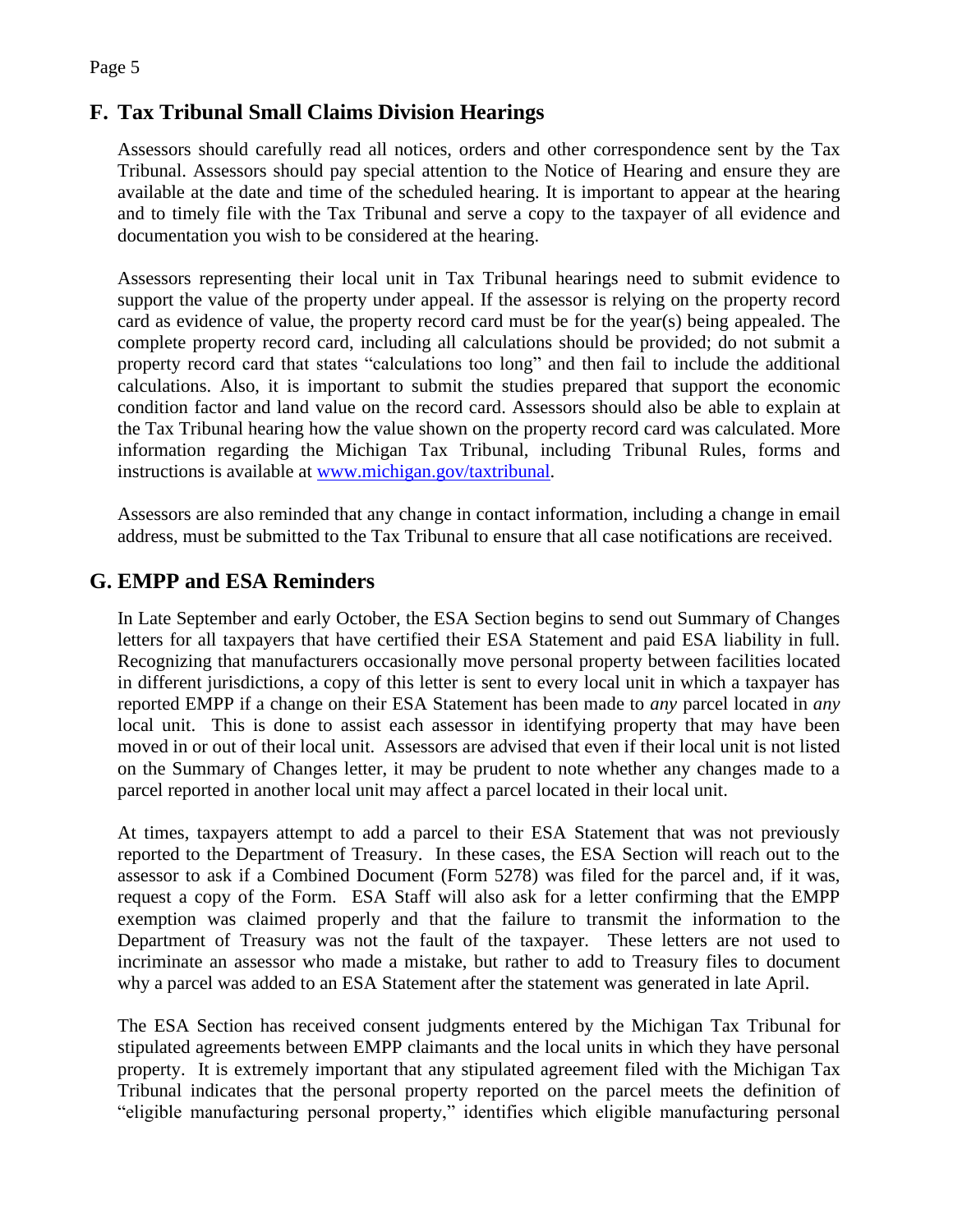property qualifies for the exemption under MCL 211.9m and MCL 211.9n, and directs the Department of Treasury to generate an ESA statement so that the taxpayer may pay ESA on the exempt personal property. Assessors are advised to contact the ESA Section for a list of previous dockets that contained the appropriate requirements.

More information is available in the Assessors Guide to EMPP and ESA available online at [www.michigan.gov/propertytaxexemptions.](https://www.michigan.gov/propertytaxexemptions)

Further information and guidance on the Eligible Manufacturing Personal Property (EMPP) Exemption, Special Acts and the Essential Services Assessment (ESA) is available at [www.michigan.gov/ESA.](https://www.michigan.gov/ESA) Additional questions should be sent via email to [ESAQuestions@michigan.gov.](mailto:ESAQuestions@michigan.gov)

# **H. Omitted or Incorrectly Reported Property (MCL 211.154)**

Assessors are reminded that when submitting 154 petitions it is necessary to include complete copies of the property record cards for every year a change is being requested on the petition. For example, if a 154 petition requests a change for 2017 and 2018, the property record card for 2017 and the property record card for 2018 should be submitted. In addition, assessor must submit the calculations and documents needed to understand the reasons for the change and the amount of the requested change in the assessment and taxable values. Additionally, the 154 petition must contain an original signature. The Commission cannot accept electronic signatures or scanned signatures on petitions.

For 154 petitions involving removal of personal property, staff may request verification that the assessor inspected personal property location or otherwise confirmed that the personal property was disposed and was not located in the local unit on the applicable tax day. Additionally, staff may inquire as to the extent of the assessor's communication with the taxpayer in order to confirm that personal property was reported in the new location.

Questions can be directed to the staff at [Treas-154petitions@michigan.gov.](mailto:Treas-154petitions@michigan.gov) Additional information, including Bulletin 2 of 2018 and copies of the approved forms, are available online at [www.michigan.gov/154petitions.](https://www.michigan.gov/154petitions)

# **I. Disabled Veterans Exemption – Qualified Error**

On October 14, 2020, PA 206 of 2020 was signed into law. This Act amends MCL 211.53b regarding July and December Board of Review authority by adding as a qualified error an issue beyond the control of a disabled veteran or the unremarried surviving spouse that caused a denial of the disabled veterans exemption:

- 1. An error made by the local tax collecting unit in processing of a timely filed exemption affidavit; or
- 2. A delay in the determination by the United States Department of Veterans Affairs that a veteran is permanently and totally disabled as a result of military service and entitled to veterans' benefits at the 100% rate.

As a reminder, a correction by the July and December Board of Review for a qualified error can be made for the current year and the immediately prior year only.